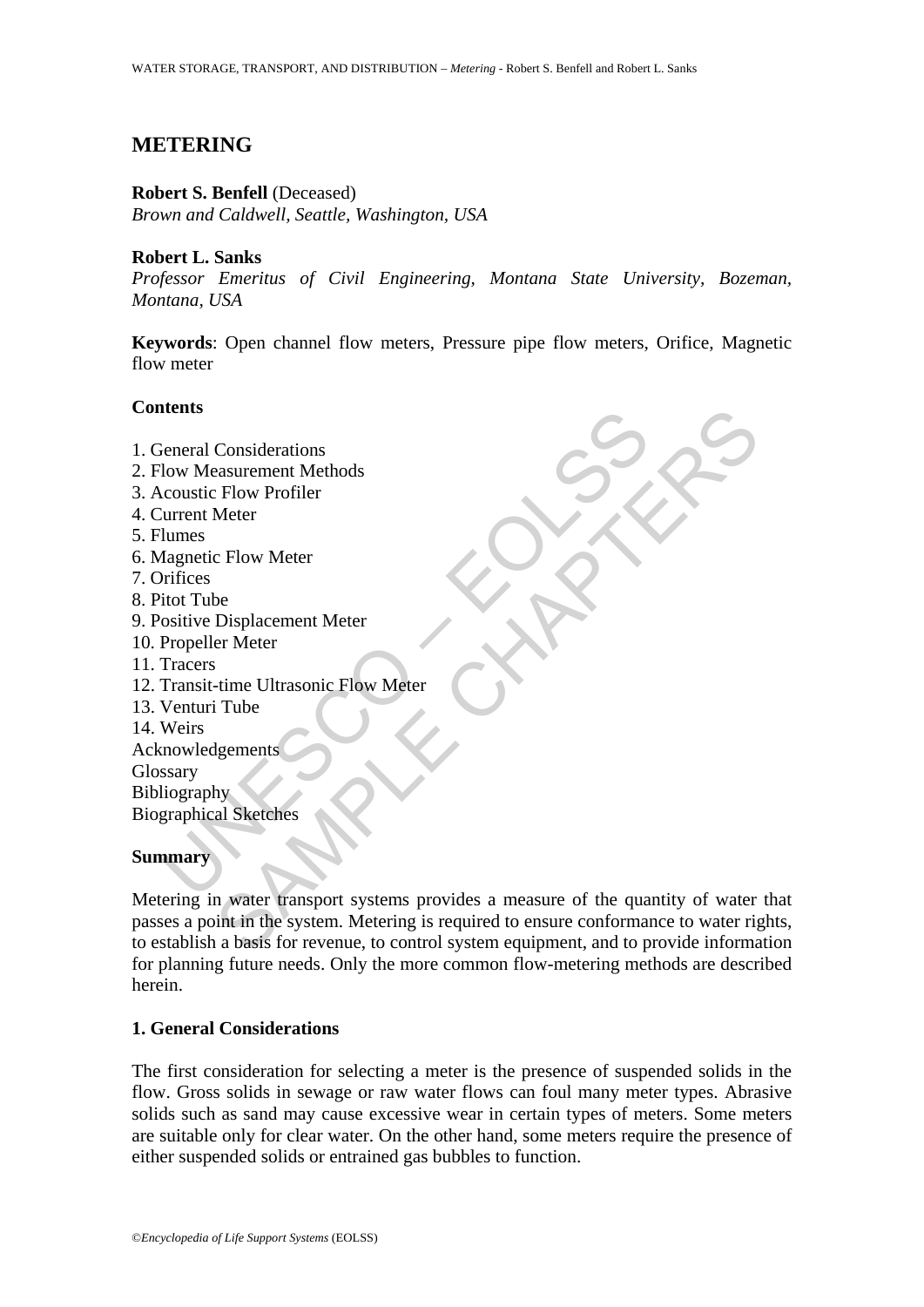Another basic selection consideration is the required measurement accuracy. No meter is free of measurement error. Accuracy requirements should be established considering the value of the water and the purpose of the measurement. A corollary of meter accuracy is the useful measurement range of the meter. Generally, meters with greater accuracy over a wide flow range are more expensive than less accurate meters or meters that produce the required accuracy over narrow flow ranges.

Meters require energy to operate. Many meters extract this energy from the flowing water. The usual result is a finite head loss through the meter. Some meters obtain energy from an outside source, usually electricity. Most practical metering installations obtain some of their operating energy from the water flow and the remainder from an electricity source such as commercial electric power, batteries, or solar converters. In those situations where electricity is not available except by utilizing batteries or solar panels, meters that obtain most of their operating energy from the flowing water are advantageous.

Secondary instrumentation associated with metering installations such as recorders, totalizers, data loggers, and telemetry equipment also require energy in addition to the energy required by the metering element itself. In modern practice, secondary instrumentation is generally electrically powered except for small positive-displacement revenue meters where a mechanical register is typically driven directly by the measuring element.

In many situations, particularly revenue meters, data security is an important consideration. If totalizers are operated by electric power, batteries are usually required to ensure that the flow measurement is not lost if there is an electric power failure. Batteries for solar converters are required to supply electricity during non-productive periods of the solar converter.

els, meters that obtain most of their operating energy from the<br>antageous.<br>
Somalary instrumentation associated with metering installations<br>
lizers, data loggers, and telemetry equipment also require energy<br>
igy required b ters that obtain most of their operating energy from the flowing water<br>ters that obtain most of their operating energy from the flowing water<br>us.<br>instrumentation associated with metering installations such as record<br>ata lo Metering data are frequently transmitted to a central location for indication and/or totalization. Any meter that utilizes electric secondary instrumentation can readily be fitted with telemetry equipment. Meters with mechanical registers can also be fitted with telemetry equipment, but telemetry equipment on mechanical registers is somewhat cumbersome and is not widely used at this time. Telemetering a measurement to a central location saves time, reduces errors, and eliminates the need to visit the meter physically to renew recorder charts and/or to transcribe totalizer readings manually.

## **2. Flow Measurement Methods**

Various methods for the measurement of flow quantity are given in Table 1 for both open channels (OC) and for pipes under pressure (PP). The expected errors are given as a percentage of the upper range value (URV) or as a percentage of the flow rate at the time of measurement (rate). The lower error (where given) can be only be obtained under carefully controlled laboratory conditions, and the larger value is likely under the best field conditions with care in design, installation, and operation. Many open channel meters rely on head measurement, which introduces additional error. An investigation of many flow meters in sewage service in the United States in 1975, showed errors of 10 per cent were normal and errors of 50 to 200 per cent were not uncommon. Meters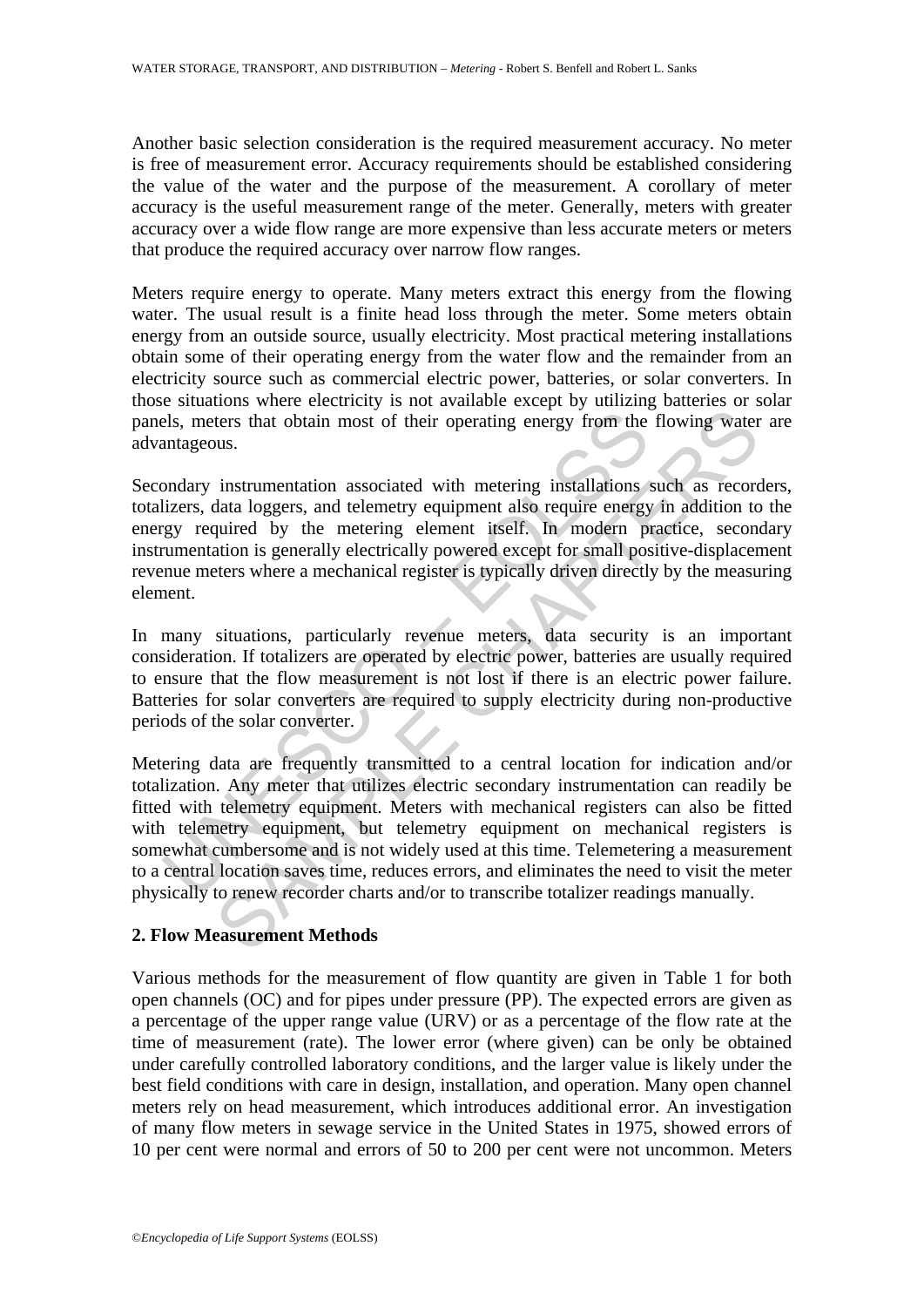|                                                                             | Use             |                 | Expected             | Relative |                                           |
|-----------------------------------------------------------------------------|-----------------|-----------------|----------------------|----------|-------------------------------------------|
| Type                                                                        | OC <sup>a</sup> | PP <sup>b</sup> | error                | cost     | Remarks                                   |
| Acoustic flow                                                               | $\checkmark$    | $\checkmark$    | 2% of rate           | Moderate | Proprietary. Manufactured by              |
| profiler                                                                    |                 |                 |                      |          | MGD Technologies. Not for                 |
|                                                                             |                 |                 |                      |          | clean water.                              |
| Current meter                                                               | $\checkmark$    |                 | 10% of rate          | Low      | Frequently used where                     |
|                                                                             |                 |                 |                      |          | permanent meter not justified.            |
| Flumes:                                                                     | $\checkmark$    |                 |                      |          |                                           |
| Long-                                                                       |                 |                 | 3% of rate           | High     | Good for all waters.                      |
| Throated                                                                    | $\checkmark$    |                 | 3% of rate           | Moderate | Good for sewage.                          |
| Palmer-                                                                     | $\checkmark$    |                 | 5% of rate           | High     | Good for water and sewage.                |
| <b>Bowlus</b>                                                               |                 |                 |                      |          |                                           |
| Parshall                                                                    |                 |                 |                      |          |                                           |
| Magnetic                                                                    |                 | $\checkmark$    | $\frac{1}{2}$ -1% of | High     | Accurate. Cost effective for              |
|                                                                             |                 |                 | rate                 |          | small (<500 mm) pipes.                    |
| Orifice                                                                     |                 | $\checkmark$    | $\frac{1}{2}\%$ of   | Low      | Not for dirty water.                      |
|                                                                             | ✓               |                 | <b>URV</b>           |          |                                           |
| Submerged                                                                   |                 |                 | 3% of rate           | Moderate | Not for dirty water.                      |
| orifice                                                                     |                 |                 |                      |          |                                           |
| Pitot tube                                                                  |                 | $\checkmark$    | $2\%$ of             | Low      | Not for dirty water. Velocity             |
|                                                                             |                 |                 | <b>URV</b>           |          | $>1$ m s <sup>-1</sup> for usable signal. |
| Positive                                                                    |                 | ✓               | 2% of rate           | Low      | Custody transfer for small                |
| displacement                                                                |                 |                 |                      |          | (household) flows of clean                |
|                                                                             |                 |                 |                      |          | water.                                    |
| Propeller                                                                   |                 | $\checkmark$    | 3% of rate           | Low      | Not for dirty water.                      |
| <b>Tracers</b>                                                              | $\checkmark$    | $\mathcal{J}$   | $1-2\%$ of           | High     | Used to calibrate permanent               |
|                                                                             |                 |                 | rate                 |          | flow meters.                              |
| Transit-time                                                                |                 |                 | 2% of rate           | Moderate | Limited use with dirty water.             |
| ultrasonic                                                                  |                 |                 |                      |          |                                           |
| Venturi tube                                                                |                 |                 | $\frac{1}{2}\%$ of   | High     | Widely accepted for custody               |
|                                                                             |                 |                 | <b>URV</b>           |          | transfer.                                 |
| Weirs                                                                       |                 |                 | 2% of rate           | Moderate | Not for dirty water. High head            |
|                                                                             |                 |                 |                      |          | loss.                                     |
| <sup>b</sup> for pipes under pressure<br><sup>a</sup> for open channel flow |                 |                 |                      |          |                                           |
|                                                                             |                 |                 |                      |          |                                           |
| Table 1: Devices for measuring flow rates                                   |                 |                 |                      |          |                                           |
|                                                                             |                 |                 |                      |          |                                           |
| <b>3. Acoustic Flow Profiler</b>                                            |                 |                 |                      |          |                                           |

must be installed carefully and *exactly* as recommended by the manufacturer.

## **3. Acoustic Flow Profiler**

Doppler meters use an electro-acoustic transducer to project an ultrasonic pulse of known frequency into a flowing fluid. If suspended solids or gas bubbles are present in the fluid, the acoustic pulse is reflected back to the transducer with a frequency shift proportional to the speed at which the particle is moving toward or away from the transducer in accordance with the principal developed by Christian Doppler (1803- 1854).

Many commercial Doppler meters are available, but suffer from errors introduced by variations in the speed of sound through a fluid and the unknown trajectory of the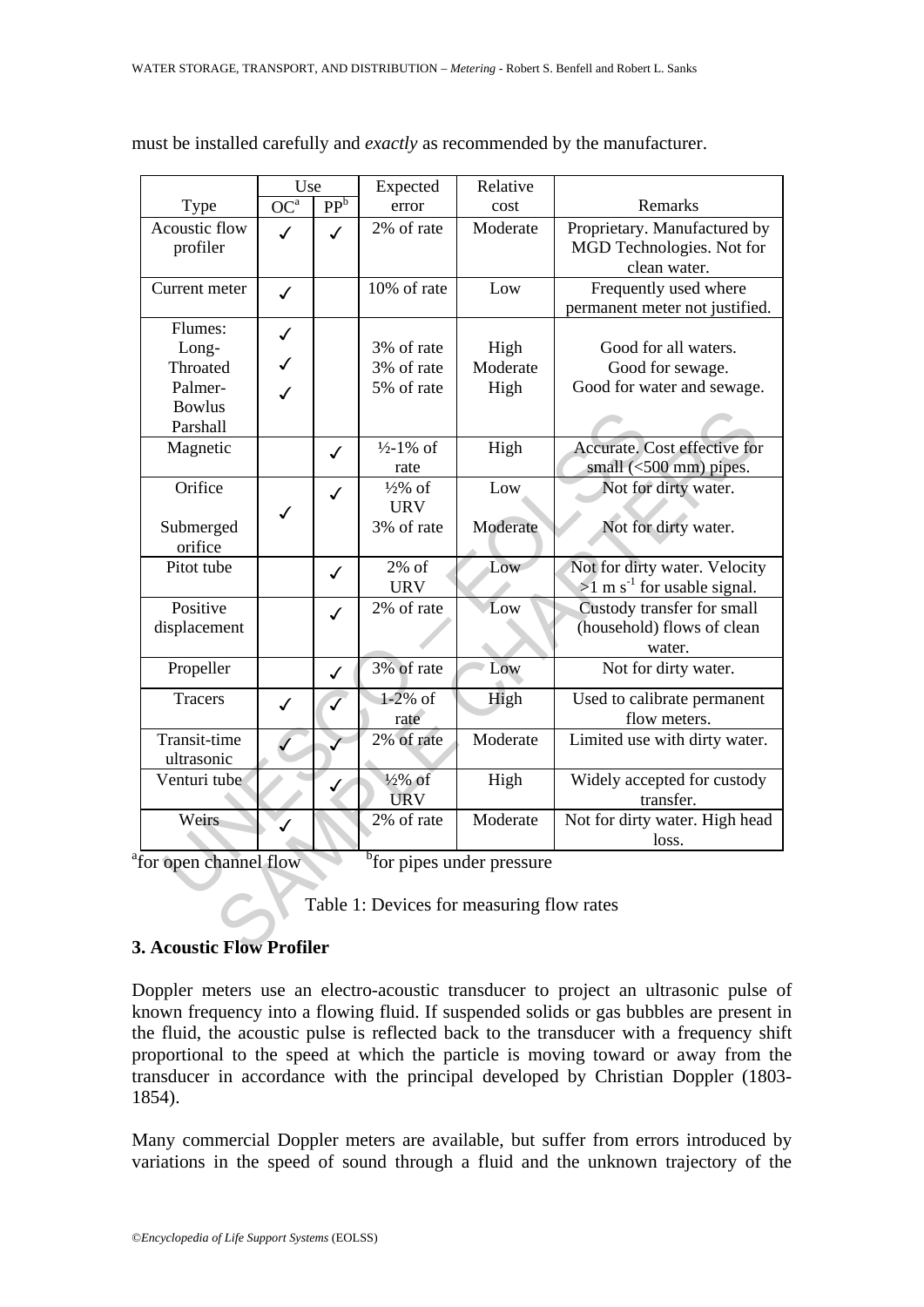particle(s) that reflect the ultrasonic pulse. As such, these meters do not provide reasonably accurate flow measurement.

The acoustic flow profiler is a proprietary meter (based on the Doppler principle) manufactured by MGD Technologies, San Diego, California, USA, (web site: www.mgdinc.com).

It incorporates sophisticated technology to correct most of the errors inherent in other Doppler flow meters. Excellent accuracy has been demonstrated in both open channels and pressure pipes and also in highly distorted flow profiles. As with any Doppler meter, suspended solids and/or gas bubbles must be present in the flow to provide reliable reflection of the ultrasonic pulses.



## **4. Current Meter**

A current meter is a zero head loss device. The measuring element in a current meter is either a propeller or cup rotor attached to an upright staff. Current meters are mostly used to survey the water velocity at several to many points in an existing channel. No modification to the channel is required, but a reasonably straight section with uniform approach conditions should be selected to limit the number of required velocity measurements.

Boats, cableways, bridges, or wading are used to position the current meter at various locations in the flow cross-section. The geometry of the channel cross-section must also be measured for determining the area. The accuracy of flow measurements depends partly on the number of velocity determinations made. Experienced surveyors can obtain errors as low as 10%. Current meters are particularly useful for calibrating the stage or water level in rivers versus flow rate to permit determining flow. Such calibrations permit the determination of flow by simple stage measurement either telemetered or recorded on a strip chart.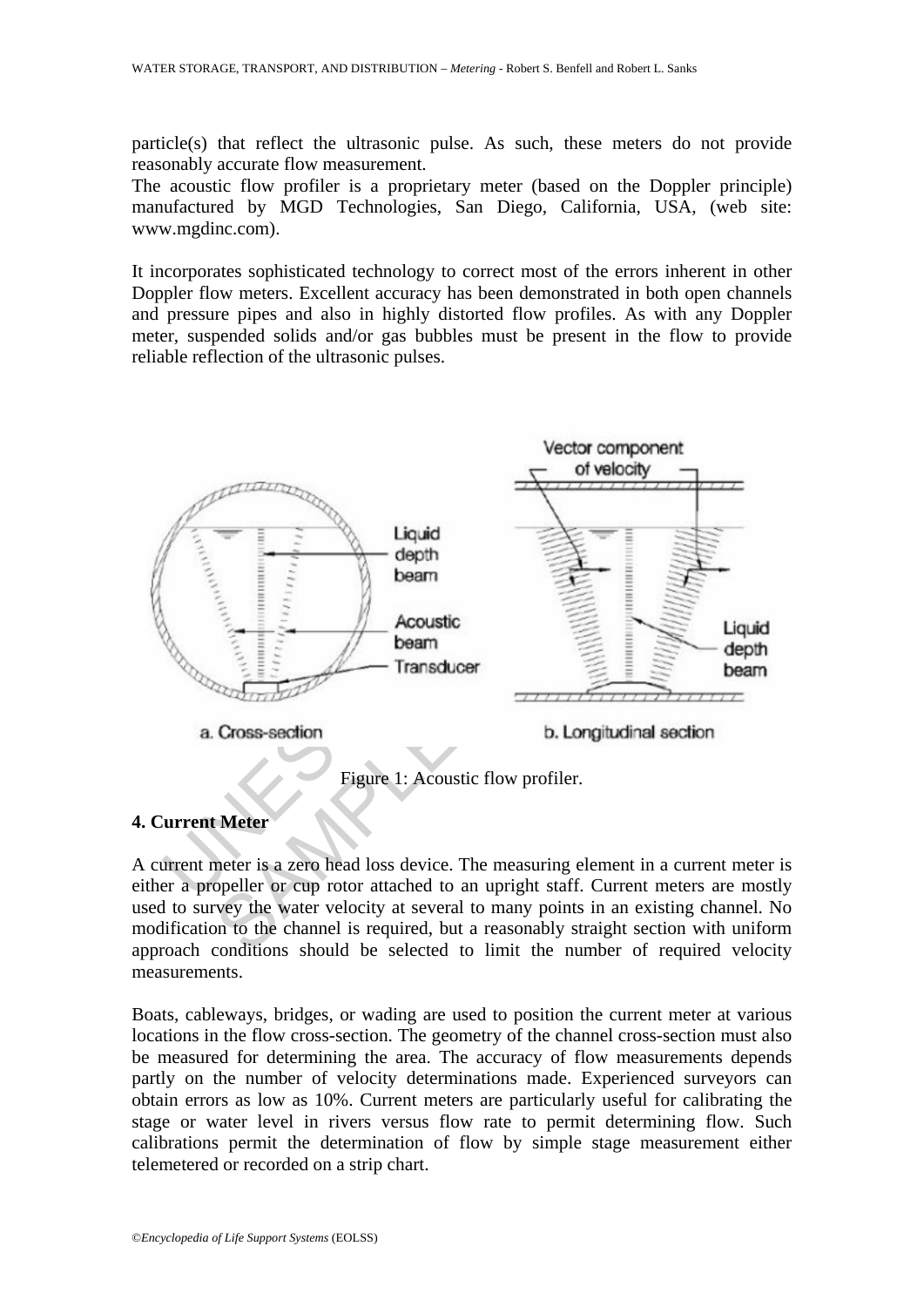- -
- -
- -

# TO ACCESS ALL THE **14 PAGES** OF THIS CHAPTER, Visit: [http://www.eolss.net/Eolss-sampleAllChapter.aspx](https://www.eolss.net/ebooklib/sc_cart.aspx?File=E2-12-04-04)

#### **Bibliography**

Bos M.G., Replogle J.A., and Clemmens A.J. (1984). *Flow Measuring Flumes for Open Channel Systems,* 321 pp. New York: John Wiley & Sons or republication (1991) by American Society of Agricultural Engineers. [This book on open channel flow metering contains detailed instructions for constructing long-throated flumes or broad-crested weirs. A computer program is included]

Bureau of Reclamation. (1997). *Water Measurement Manual, 3rd Ed*., 441 pp*.* Washington, DC: United States Government Printing Office. [This comprehensive treatise contains construction plans and flowhead rating data for most kinds of open channel meters including Partial flumes and submerged orifices. The entire work is available on the Internet at http://www.usbr.gov/wrrl/fmt/wmm/index.htm]

cultural Engineers. [This book on open channel flow metering contains detructing long-throated flumes or broad-crested weirs. A computer program is in an of Reclamation. (1997). Water Measurement Manual,  $3^{nd} Ed$ , 441 pp. Bean H.S. [Ed.] (1971). *Fluid Meters: Their Theory and Application*, Report of ASME Research Committee on Fluid Meters, 273 pp. New York: The American Society of Mechanical Engineers. [This research report contains extensive theory as well as practical aspects of meters for both open channel and pressure pipe flow]

Lipták B.G. and Venczel K. [Eds.] (1985). *Instrument Engineers Handbook, 3rd Ed*, 1110 pp. Radnor, PA, USA: Chilton Book Company. [This book is a comprehensive treatise on theory and practice of water level measuring instruments written by over 70 authors]

Miller R.W. (1983). *Flow Measurement Engineering Handbook*, 964 pp. New York: McGraw-Hill Book Company. [This is a comprehensive book of theory and practice on measurement of liquids and gasses]

Sanks R.L., Tchobanoglous G., Bosserman B.E., and Jones G.M. (1998). *Pumping Station Design, 2cd Ed*., 1012 pp. Woburn, MA, USA: Butterworth-Heinemann. [This comprehensive reference contains comparisons of flow measurement methods including the use of tracers and the theoretical rating of Palmer-Bowlus flumes by use of Arredi diagrams.

#### **Biographical Sketches**

Fig. co. This book on open channel flow metering contains detailed instruction<br>Engineers. [This book on open channel flow metering contains detailed instruction<br>ong-throated flumes or broad-crested weis. A computer progra **Robert S. Benfell, P. E. (deceased),** had received his Bachelor of Science in electrical engineering from the University of Washington in 1957. He then worked for Westinghouse Electric Co. in the Large Electrical Machines group. He returned to Seattle in 1966 to work for the joint venture firm, Metropolitan Engineers, engaged in designing facilities for an area-wide wastewater interception, treatment, and disposal project serving the Lake Washington drainage basin in Seattle, Washington, USA. Mr. Benfell's responsibilities included the design of electrical and instrumentation systems for several large wastewater pumping stations and the design of CATAD (Computer Augmented Treatment And Disposal), a computerized system for control of flow in an the area-wide interceptor system serving the metropolitan Seattle area. The system was designed to prevent overflow to local waters when storms influenced conditions in a combined sewer system serving almost 500 square miles along the shores of Lake Washington and Puget Sound. The CATAD system, the first of its kind, regulated flows in the interceptor system to store dry weather flows in large diameter combined sewers and allow storminfluenced wastewater to flow to downstream treatment plants. The back-to-back computer system (two computers for redundancy) controlled over 75 pumping stations and automated regulator stations to effectively reduce the incidence of overflows to local waters. The system was controlled through leased telephone lines and had provisions for local as well as computerized control of local stations to retain functionality when system communications were not available.